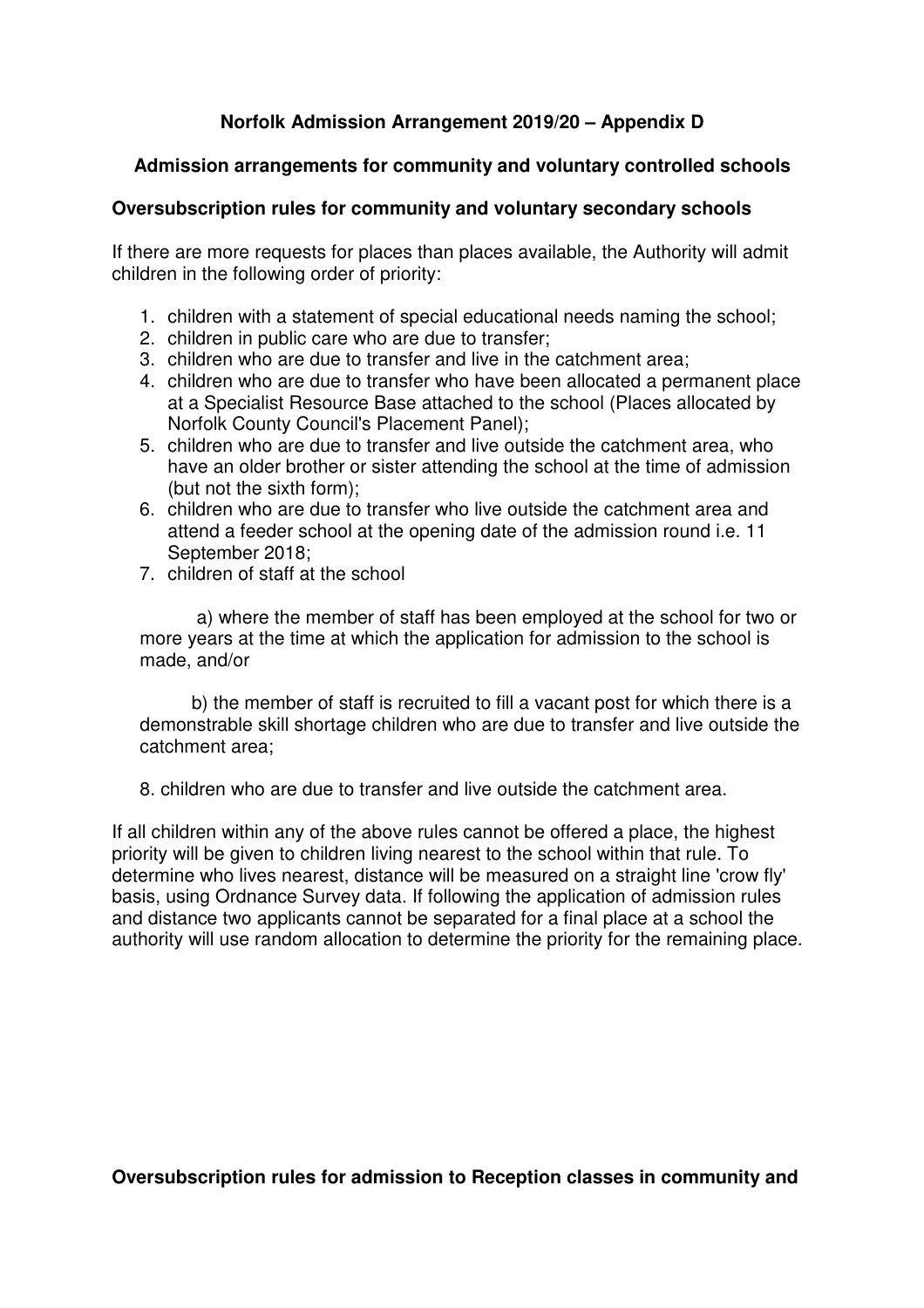### **voluntary controlled schools for children due to start school in September 2019**.

If there are more applications for places than there are places available, we will give preference to children living nearest to the school, according to the following rules in this order of priority:

Children who are due to start school and:

- 1. have an EHCP or statement of special educational needs naming that school
- 2. are in public care or have been adopted from public care
- 3. live in the catchment area and who have a sibling attending the school at the time of their admission
- 4. live in the catchment area who have a brother or sister attending the feeder junior school
- 5. have a disability and live in the catchment area (Appropriate professional evidence will be required to confirm the disability)
- 6. live in the catchment area
- 7. have been allocated a permanent place at a Specialist Resource Base attached to the school. (Places allocated by Norfolk County Council's Placement panel)
- 8. live outside the catchment area who have a brother or sister with a statement of special educational needs attending the school at the time of their admission

9. live outside the area served by the school who have a brother or sister attending the school at the time of their admission

10. live outside the catchment area who have a brother or sister attending the feeder junior school

11. have a disability and live outside the catchment area (Appropriate professional evidence will be required to confirm the disability)

12. children of staff

 a) where a member of staff has been employed at the school for two or more years at the time at which the application for admission to the school is made and/or

 b) the member of staff is recruited to fill a vacant post for there is a demonstrable skill shortage

13. live outside the catchment area

If all children within any of the above rules cannot be offered a place, the highest priority will be given to children living nearest to the school within that rule. To determine who lives nearest, distance will be measured on a straight line "crow fly" basis, using Ordnance Survey data. The address will be measured from the post office address point on the property.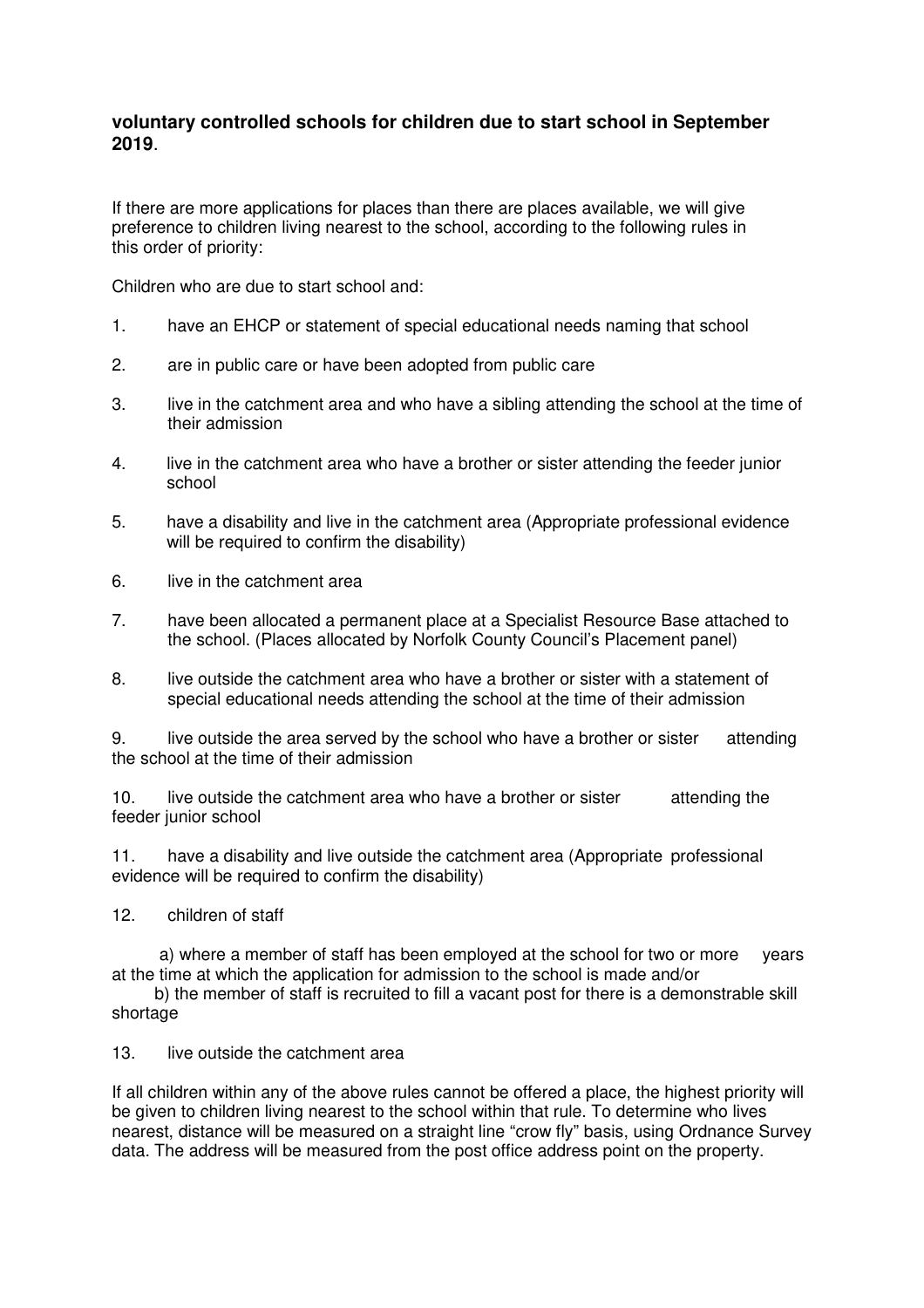In the unlikely event that distance does not separate the final two or more pupils seeking the last remaining place, a random allocation will be used to determine who is offered the final place.

NOTE: Criteria 7 only applies to schools which have a Specialist Resource Base on site.

Feeder school priority will only apply in the first year of entry to the school.

### **Oversubscription rules for pupils transferring to community and voluntary controlled junior schools (Year 3) for children in their last year at an Infant or First school.**

If there are more applications for places than there are places available, we will give preference to children living nearest to the school, according to the following rules in this order of priority:

- 1. children with an EHCP or statement of special educational needs naming that school
- 2. children in public care or who have been adopted from public care who are due to transfer
- 3. children who are due to transfer, living in the catchment area who have a brother or sister attending the school at the time of their admission
- 4. children who are due to transfer, living in the catchment area who have no brother or sister connection with the school
- 5. children who are due to transfer and have been allocated a permanent place at a Specialist Resource Base attached to the school. (Places allocated by Norfolk County Council's Placement panel).
- 6. children who are due to transfer, living outside the catchment area who have a brother or sister attending the school at the time of their admission
- 7. children who are due to transfer, living outside the catchment area and attend a feeder school at the opening date of the admission round.
- 8. children of staff

 a) where a member of staff has been employed at the school for two or more years at the time at which the application for admission to the school is made and/or

 b) the member of staff is recruited to fill a vacant post for there is a demonstrable skill shortage

- 9. children who are due to transfer, living outside the catchment area served by the school who have no brother or sister or feeder school connection with the school.
- 10. children attending primary schools with a brother or sister at the junior school
- 11. children attending primary schools with no brother or sister at the junior school.

If all children within any of the above rules cannot be offered a place, the highest priority will be given to children living nearest to the school within that rule. To determine who lives nearest, distance will be measured on a straight line "crow fly" basis, using Ordnance Survey data. The address will be measured from the post office address point on the property. In the unlikely event that distance does not separate the final two or more pupils seeking the last remaining place, a random allocation will be used to determine who is offered the final place.

#### **Important Note**

'School' is defined as the main school and not a learning support centre or nursery class attached to the school. This means that no priority would be given to a child from outside the catchment area who had either a brother or sister at the attached nursery class or in